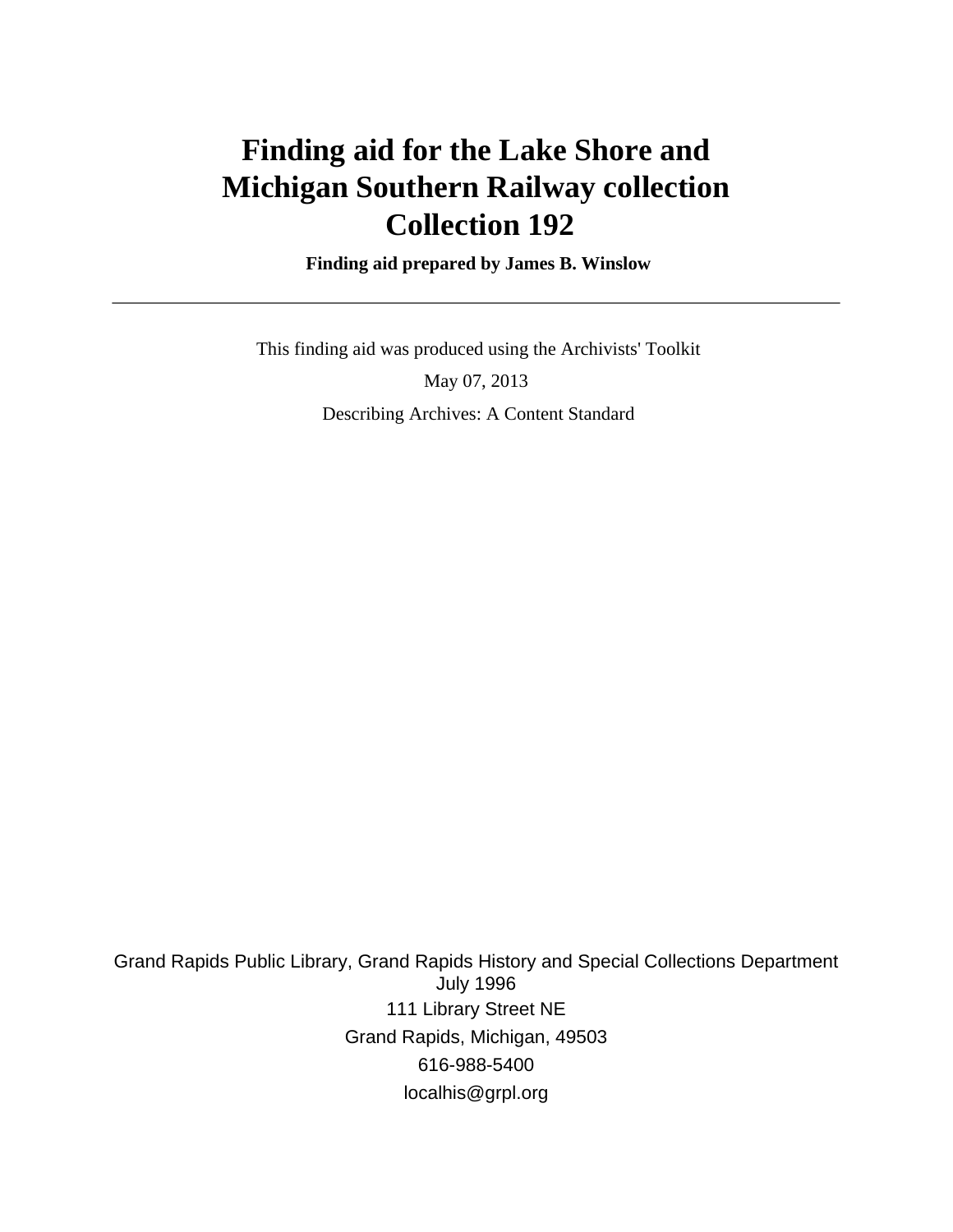# **Table of Contents**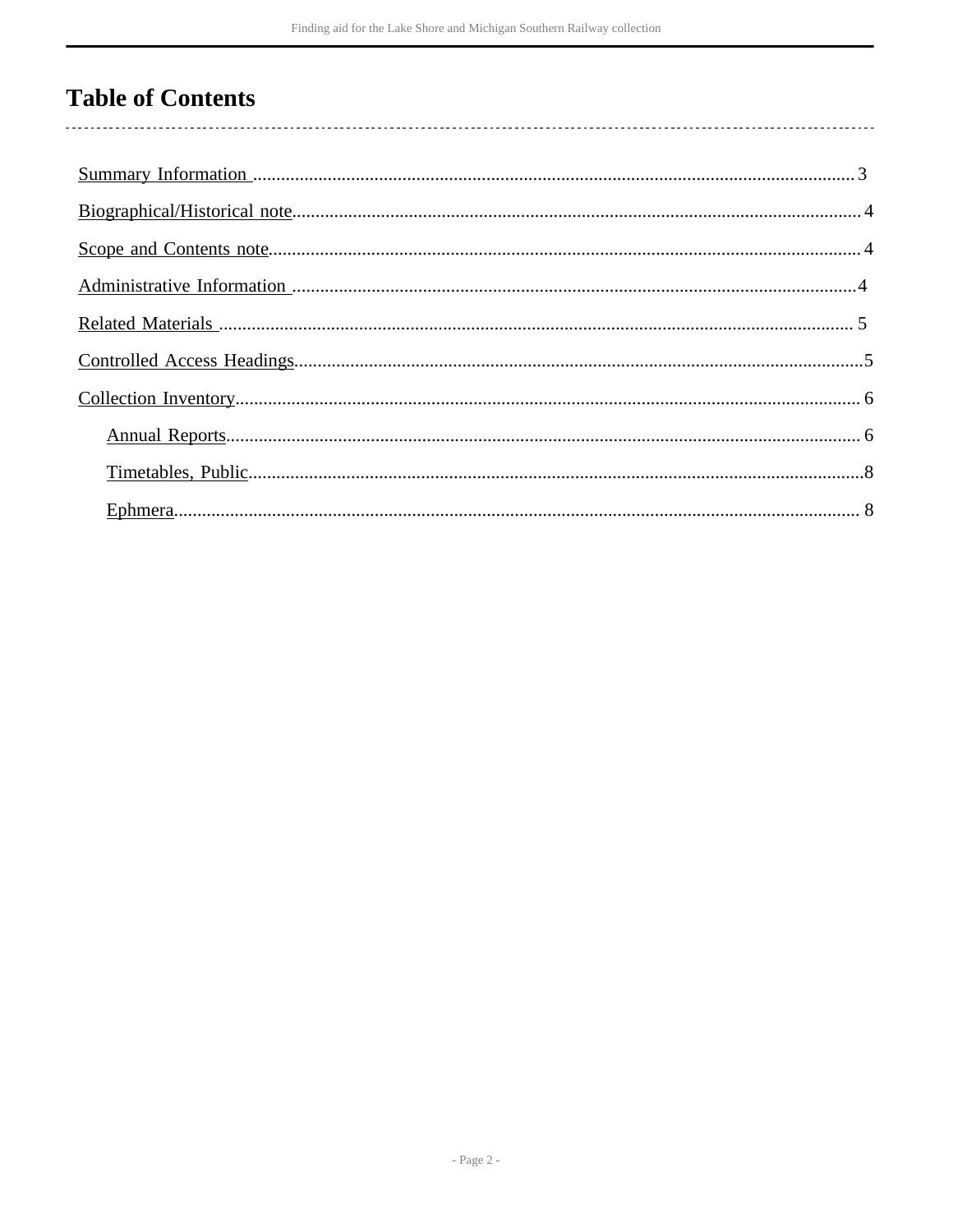# <span id="page-2-0"></span>**Summary Information**

| <b>Repository</b> | Grand Rapids Public Library, Grand Rapids History and Special<br><b>Collections Department</b>                                                                                                                                                                                                                                                                               |
|-------------------|------------------------------------------------------------------------------------------------------------------------------------------------------------------------------------------------------------------------------------------------------------------------------------------------------------------------------------------------------------------------------|
| <b>Creator</b>    | Lake Shore & Michigan Southern Railway.                                                                                                                                                                                                                                                                                                                                      |
| <b>Title</b>      | Lake Shore and Michigan Southern Railway collection                                                                                                                                                                                                                                                                                                                          |
| Date [inclusive]  | 1890-1914                                                                                                                                                                                                                                                                                                                                                                    |
| <b>Extent</b>     | 0.79 Linear feet Two boxes                                                                                                                                                                                                                                                                                                                                                   |
| Language          | English                                                                                                                                                                                                                                                                                                                                                                      |
| <b>Abstract</b>   | This small collection documents the business affairs of the Lake Shore and<br>Michigan Southern Railway and summarizes the railroad's financial data<br>from the last decade of the 19th century and the first 14 years of the 20th<br>century. Included are select annual reports, timetables for customer use<br>and an example of a 1907 gold note used to raise capital. |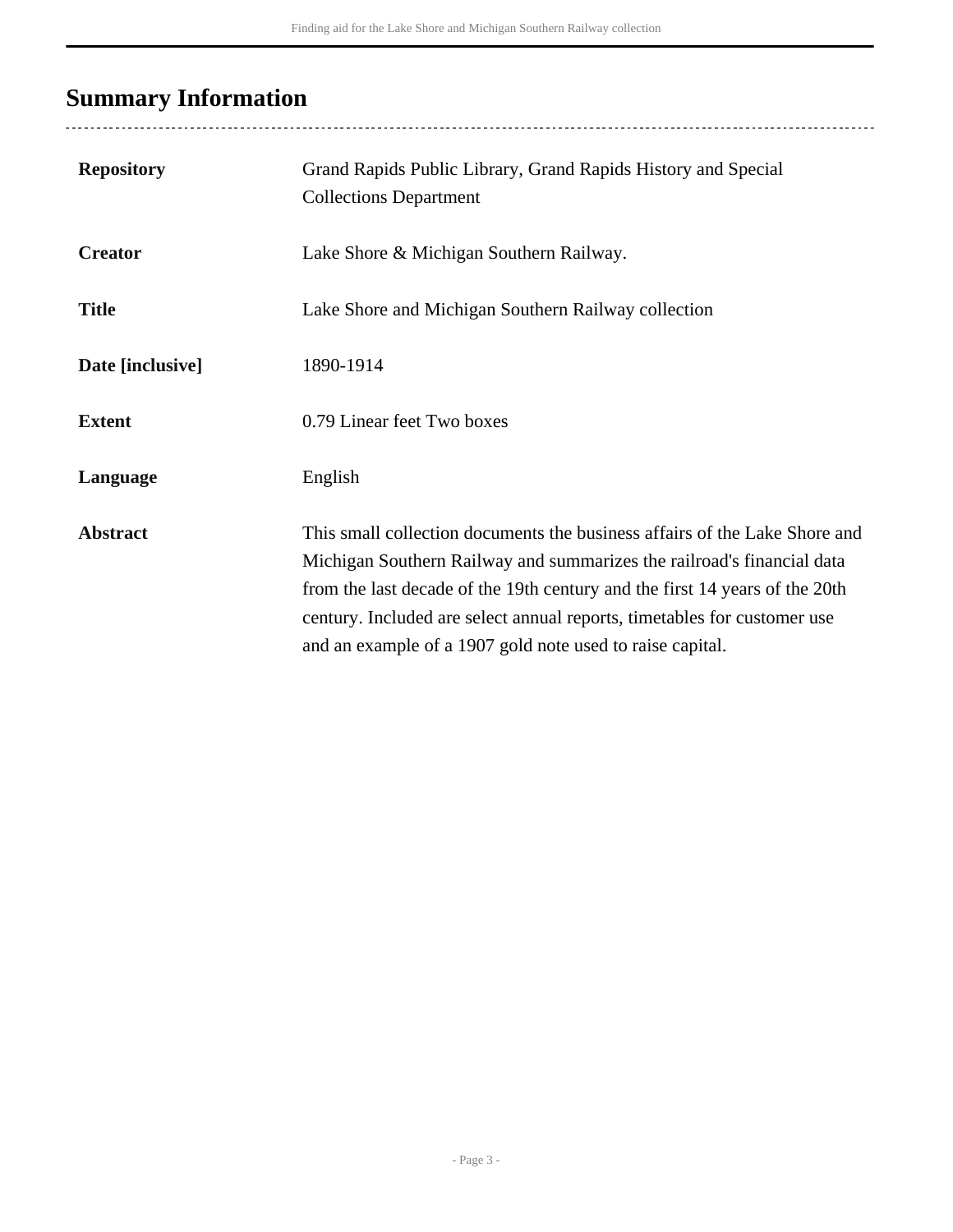## <span id="page-3-0"></span>**Biographical/Historical note**

The Lake Shore and Michigan Southern (LS&MS) began as the Erie and Kalamazoo (the first Michigan railroad) in 1836. When the State of Michigan decided to divest itself of its railroad, the Michigan Southern, a few years later, entrepreneurs combined the Michigan Southern with the Erie and Kalamazoo to form the LS&MS.

In 1868 the LS&MS leased the Kalamazoo, Allegan and Grand Rapids, a line under construction from White Pigeon to Grand Rapids. This route complimented the LS&MS mainline: Detroit, Jackson, Kalamazoo, Michigan City, IN. Construction of this new line was completed in March 1869.

Also in 1869, the New York Central gained control of the LS&MS. The New York Central permitted the LS&MS to operate semi-independently as one of its "controlled lines." In 1934 administration of the LS&MS was folded into that of the New York Central. The New York Central, in turn, was folded along with the Pennsylvania Railroad into the newly created Penn Central Railroad in 1968.

## <span id="page-3-1"></span>**Scope and Contents note**

Documents the affairs of the line from 1890-1914 through annual reports containing earnings, expenses, balance statements and tables of financial information. Some years also contain detailed maps of the road. Further inclusions document the numbers of locomotives, equipment and miles of road operated.

The collection also contains examples of a public system timetable from 1902, a local timetable dated 1911 and one of the company's gold note certificates from 1907.

## <span id="page-3-2"></span>**Administrative Information**

### **Publication Information**

Grand Rapids Public Library, Grand Rapids History and Special Collections Department July 1996

### **Immediate Source of Acquisition note**

Library purchase, accession number 00.000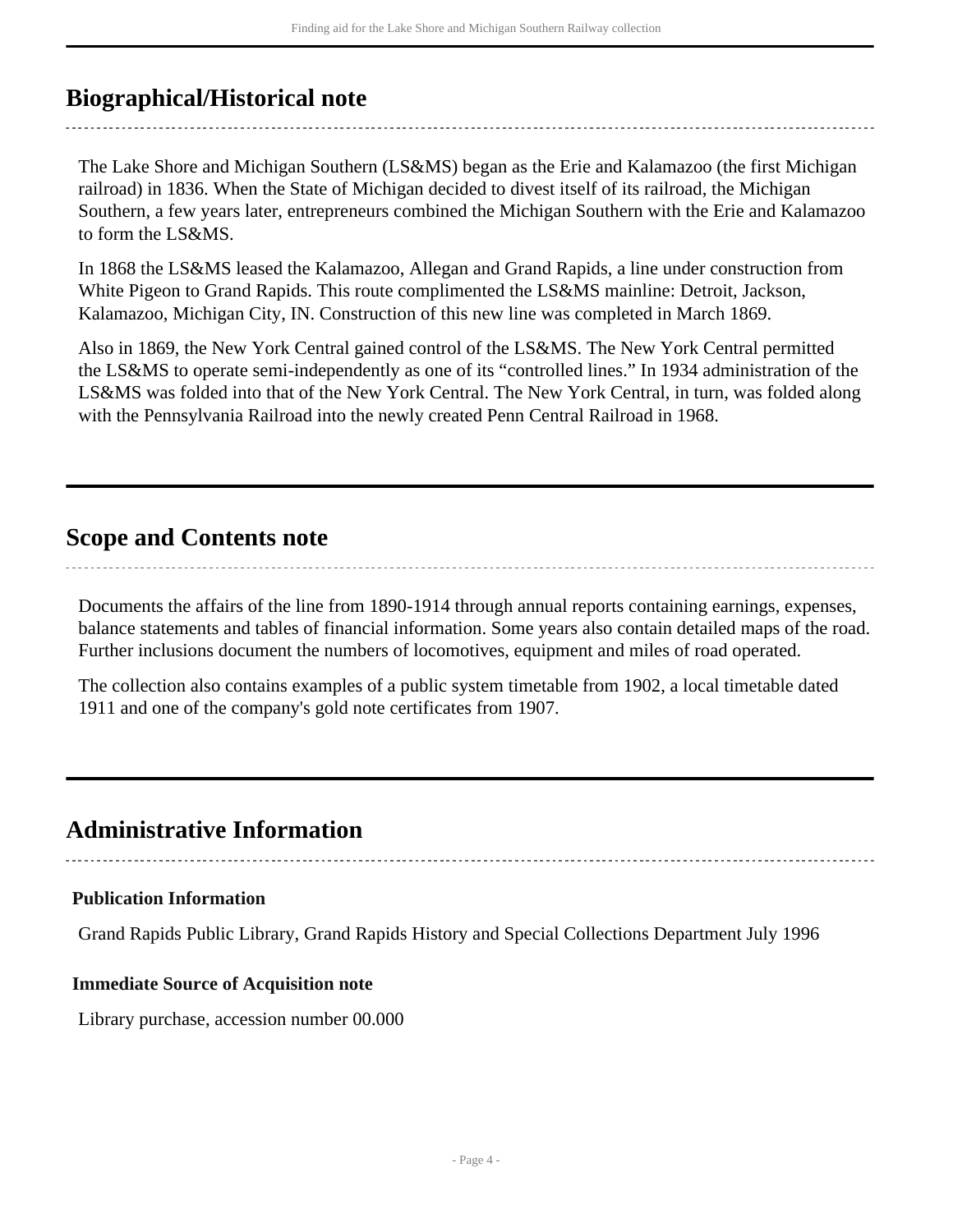# <span id="page-4-0"></span>**Related Materials**

 $\overline{a}$ 

 $\overline{a}$ 

### **Related Archival Materials note**

Cornelius Vanderbilt http://www.nndb.com/people/365/000022299/

# <span id="page-4-1"></span>**Controlled Access Headings**

### **Corporate Name(s)**

• Lake Shore & Michigan Southern Railway.

### **Genre(s)**

• business records

### **Geographic Name(s)**

• Grand Rapids (Mich.) -- History

### **Subject(s)**

• Railroads -- Michigan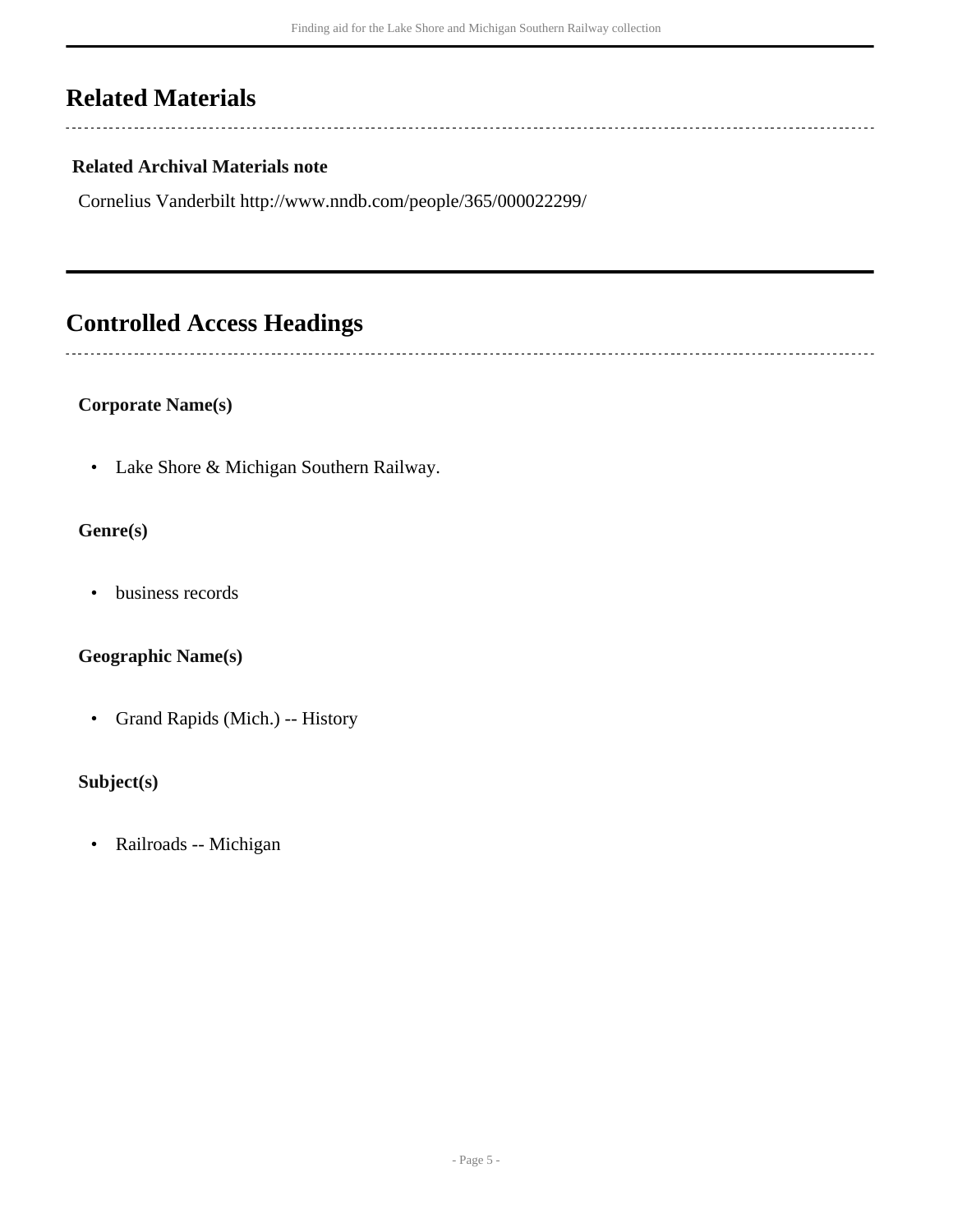# <span id="page-5-0"></span>**Collection Inventory**

<span id="page-5-1"></span>

| <b>Series I Annual Reports 1890-1914</b> |              |                |
|------------------------------------------|--------------|----------------|
|                                          | <b>Box</b>   | Folder         |
| 21st, including folded map 1890          | $\mathbf 1$  | $\,1\,$        |
| 22nd 1891                                | $\mathbf{1}$ | $\overline{2}$ |
| 23rd 1892                                | $\mathbf 1$  | 3              |
| 24th 1893                                | $\mathbf{1}$ | $\overline{4}$ |
| 25th 1894                                | $\mathbf 1$  | 5              |
| 26th 1895                                | $\mathbf{1}$ | $\sqrt{6}$     |
| 27th 1896                                | $\,1\,$      | $\overline{7}$ |
| 28th 1897                                | $\mathbf{1}$ | $8\,$          |
| 29th 1898                                | $\mathbf{1}$ | 9              |
| 30th 1899                                | $\,1$        | 10             |
| 31st 1900                                | $\,1$        | $11\,$         |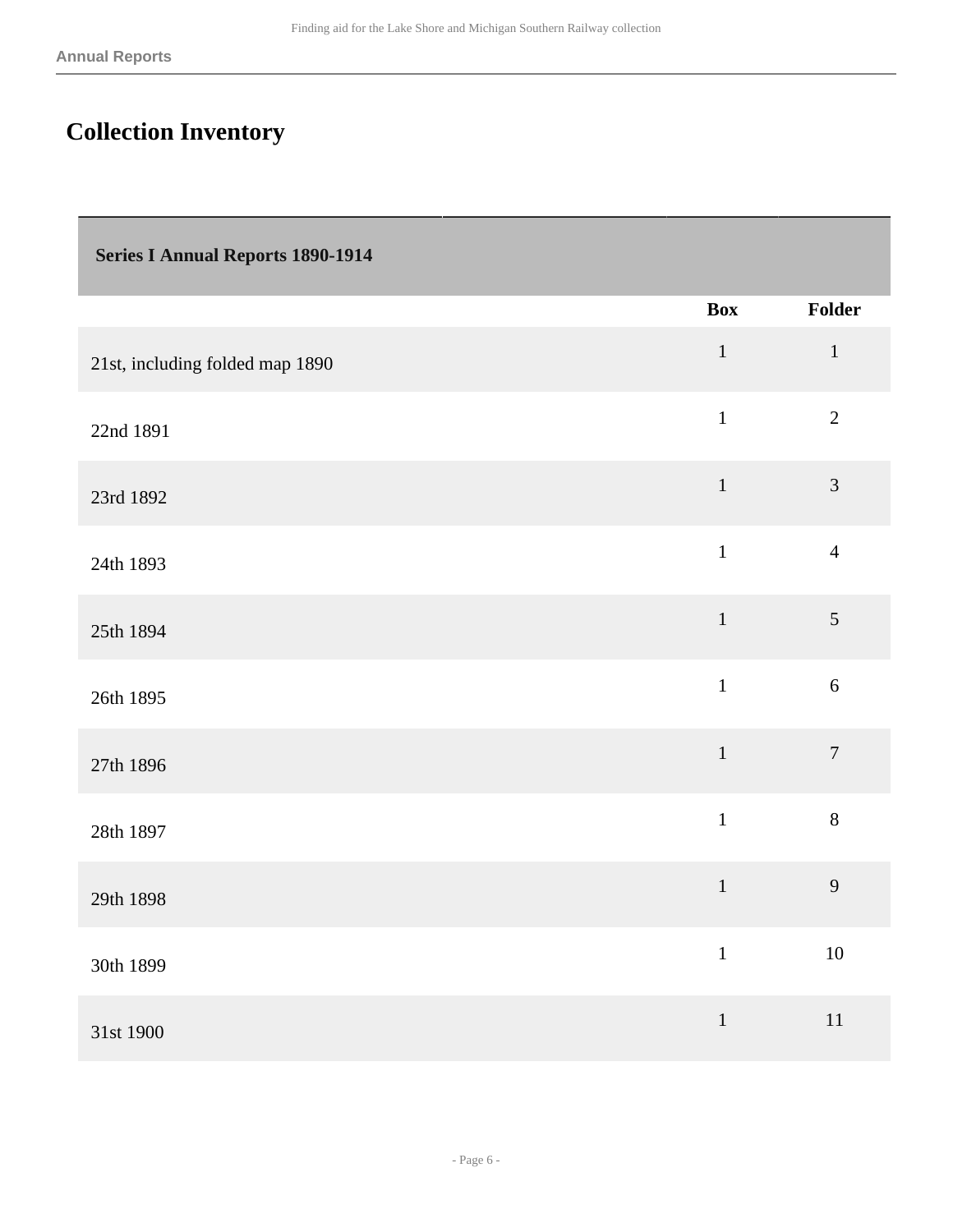#### **Annual Reports**

| 32nd, including folded map 1901 | $\mathbf{1}$   | 12               |
|---------------------------------|----------------|------------------|
| 33rd, including folded map 1902 | $\mathbf{1}$   | 13               |
| 34th 1903                       | $\mathbf{1}$   | 14               |
| 35th, including folded map 1904 | $\mathbf{1}$   | 15               |
| 36th, including folded map 1905 | $\overline{2}$ | $\mathbf{1}$     |
| 37th, including folded map 1906 | $\overline{2}$ | $\overline{2}$   |
| 38th, including folded map 1907 | $\overline{2}$ | 3                |
| 39th, including folded map 1908 | $\overline{2}$ | $\overline{4}$   |
| 40th, including folded map 1909 | $\overline{2}$ | 5                |
| 41st, including folded map 1910 | $\overline{2}$ | $6\,$            |
| 42nd, including folded map 1911 | $\overline{2}$ | $\boldsymbol{7}$ |
| 43rd, including folded map 1912 | $\overline{2}$ | $8\,$            |
| 44th, including folded map 1913 | $\overline{2}$ | 9                |
| 45th, including folded map 1914 | $\overline{2}$ | 10               |